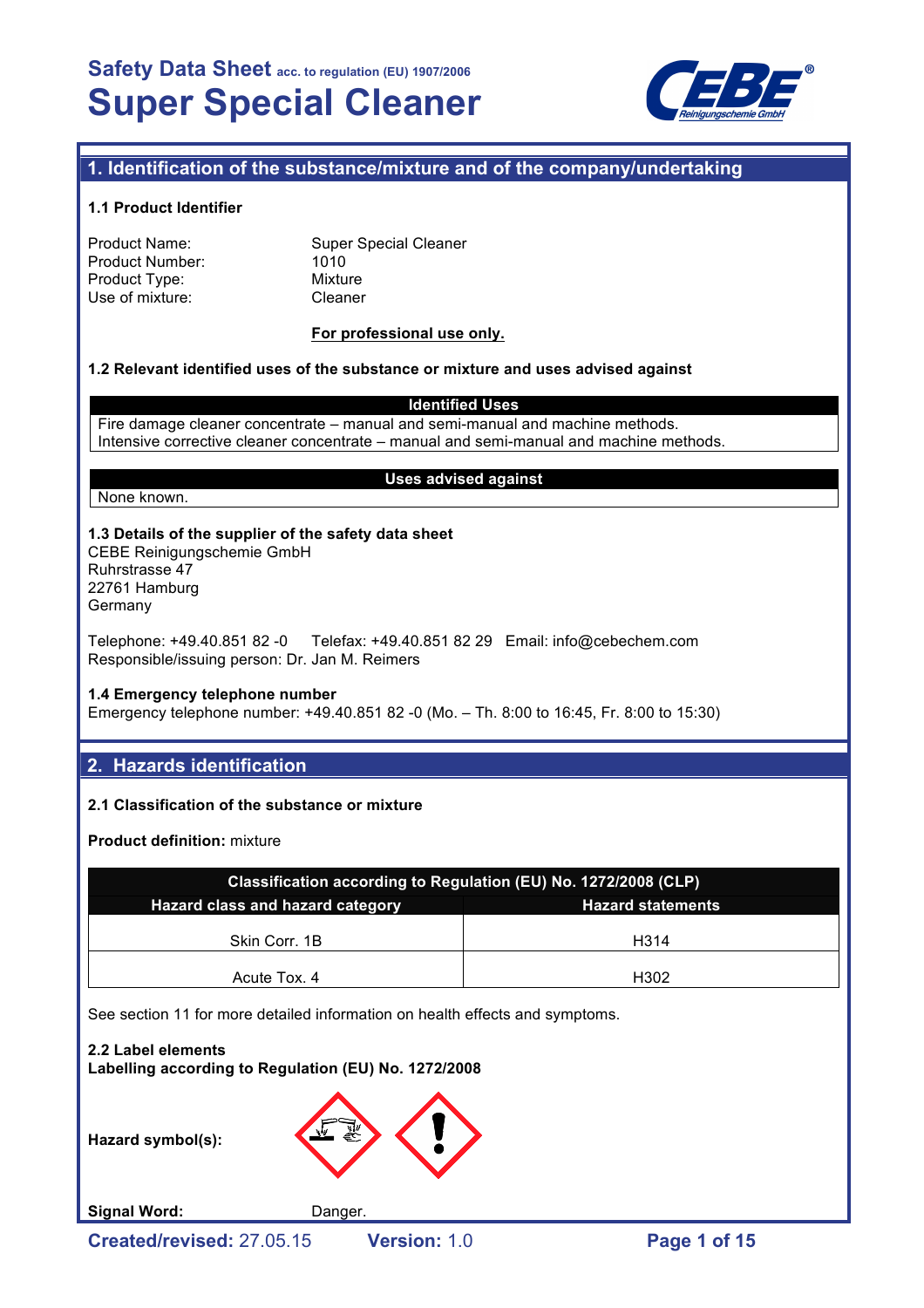

| <b>Hazard Statements:</b>                   | H <sub>302</sub><br>H314             | Harmful if swallowed.<br>Causes severe skin burns and eye damage.                                                                      |
|---------------------------------------------|--------------------------------------|----------------------------------------------------------------------------------------------------------------------------------------|
| <b>Precautionary Statements:</b>            |                                      |                                                                                                                                        |
| <b>Prevention:</b>                          | P <sub>260</sub><br>P <sub>280</sub> | Do not breathe vapours/spray.<br>Wear protective gloves/protective clothing/eye<br>protection/face protection.                         |
|                                             | P <sub>264</sub>                     | Wash hands thoroughly after handling.                                                                                                  |
| <b>Reaction:</b>                            | P303+P361+P353                       | IF ON SKIN (or hair): Remove/Take off immediately<br>all contaminated clothing. Rinse skin with<br>water/shower.                       |
|                                             | P305+P351+P338                       | IF IN EYES: Rinse cautiously with water for several<br>minutes. Remove contact lenses, if present and<br>easy to do. Continue rinsing. |
|                                             | P301+P330+P331                       | IF SWALLOWED: rinse mouth. Do NOT induce<br>Vomiting.                                                                                  |
|                                             | P301+P312                            | IF SWALLOWED: Call a POISON CENTER or<br>doctor/physician if you feel unwell.                                                          |
|                                             | P304+P340                            | IF INHALED: Remove victim to fresh air and keep at<br>rest in a position comfortable for breathing.                                    |
| Storage:                                    | P405                                 | Store locked up.                                                                                                                       |
| Disposal:                                   | None.                                |                                                                                                                                        |
| <b>Additional labelling elements: None.</b> |                                      |                                                                                                                                        |

**2.3 Other hazards**

**Other hazards that do not lead to a classification:** Not applicable.

# **3. Composition/information on ingredients**

## **3.2 Mixtures**

| Acute Tox. 4, H332,<br>H312, H302<br>Eye Irrit. 2, H319<br>Skin Irrit 2, H315       |
|-------------------------------------------------------------------------------------|
|                                                                                     |
| Acute Tox, 4<br>H <sub>302</sub><br>Eye Dam. 1, H318                                |
| Met. Corr. 1, H290<br>Skin Corr. 1A, H314<br>Eye Dam. 1, H318<br>Acute Tox. 4, H302 |
| $1 - 5%$                                                                            |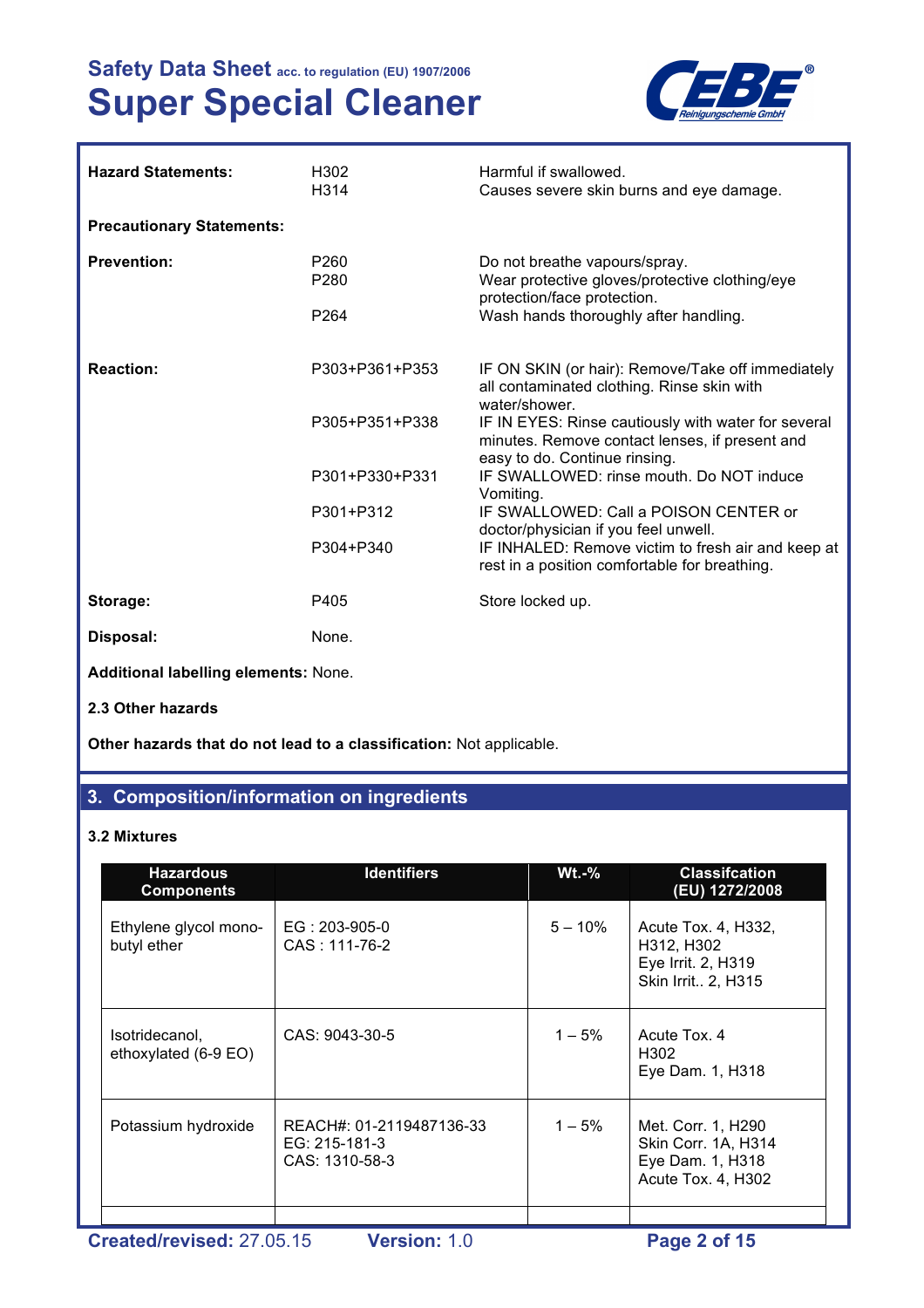

| Ammoniumhydroxide<br>solution 25%  | EG: 215-647-6<br>CAS: 1336-21-6                                      | $1 - 5%$ | Skin Corr. 1B<br>H314<br>STOT SE3<br>H335<br>Met. Corr. 1<br>H <sub>290</sub> |
|------------------------------------|----------------------------------------------------------------------|----------|-------------------------------------------------------------------------------|
| Na-Cumenesulfonate<br>40%          | REACH#: 01-2119489411-37<br>EG: 248-983-7<br>CAS: 28348-53-0         | $1 - 5%$ | Eye Irrit. 2, H319                                                            |
| Trisodium<br>nitrilotriacetic acid | REACH #:<br>01-2119519239-36-0002<br>EG: 225-768-6<br>CAS: 5064-31-3 | $1 - 5%$ | Acute Tox, 4<br>H302<br>Eye Dam. 2<br>H319<br>Carc. 2, H351                   |

See section 16 for the full wording of the above mentioned H-statements.

At the time of creation of this data sheet no further ingredients were classified as hazardous to health or environment or were contained in concentrations that did not mandate their mention in this section.

## **4. First aid measures**

## **4.1 Description of first aid measures**

**Eye contact:** Immediately flush eyes with plenty of water, occasionally lifting the upper and lower eyelids. Check for and remove any contact lenses. Continue to rinse for at least 10 minutes. Get medical attention if adverse health effects persist or are severe.

**Inhalation:** Get medical attention immediately. Remove victim to fresh air and keep at rest in a position comfortable for breathing. If it is suspected that fumes are still present, the rescuer must wear an appropriate mask or self-contained breathing apparatus. In the absence of or irregular breathing, or respiratory arrest occurs artificial respiration by trained personnel or provide oxygen. For the first person providing aid it can be dangerous to give mouth-to-mouth resuscitation. If unconscious place in recovery position and seek immediate medical attention. Maintain an open airway. Loosen tight clothing (eg. a collar, tie, belt, or waistband). In case of inhalation of combustion products, symptoms may be delayed.

**Skin contact:** Get medical attention immediately. Flush contaminated skin with plenty of water. Remove contaminated clothing and shoes. Wash contaminated clothing thoroughly with water before you take them off or wear gloves. Continue to rinse for at least 10 minutes. Chemical burns must be treated promptly by a physician. Wash clothing before reuse. Clean shoes thoroughly before reuse.

**Ingestion:** Get medical attention immediately. Wash out mouth with water. Remove denture prosthesis if any. Remove victim to fresh air and keep at rest in a position comfortable for breathing. Do not induce vomiting unless directed to do so by medical personnel. Should vomiting occur, keep head low so that vomit does not enter the lungs. Chemical burns must be treated promptly by a physician. Never give anything to an unconscious person by mouth. If unconscious, place in recovery position and seek immediate medical attention. Maintain an open airway. Loosen tight clothing (eg. a collar, tie, belt or waistband).

**Protection of first-aiders:** No action shall be taken involving any personal risk or without suitable training. If it is suspected that fumes are still present, the rescuer must wear an appropriate mask or self-contained breathing apparatus. For the first person providing aid it can be dangerous to give mouth-to-mouth resuscitation. Wash contaminated clothing thoroughly with water before you take them off or wear gloves.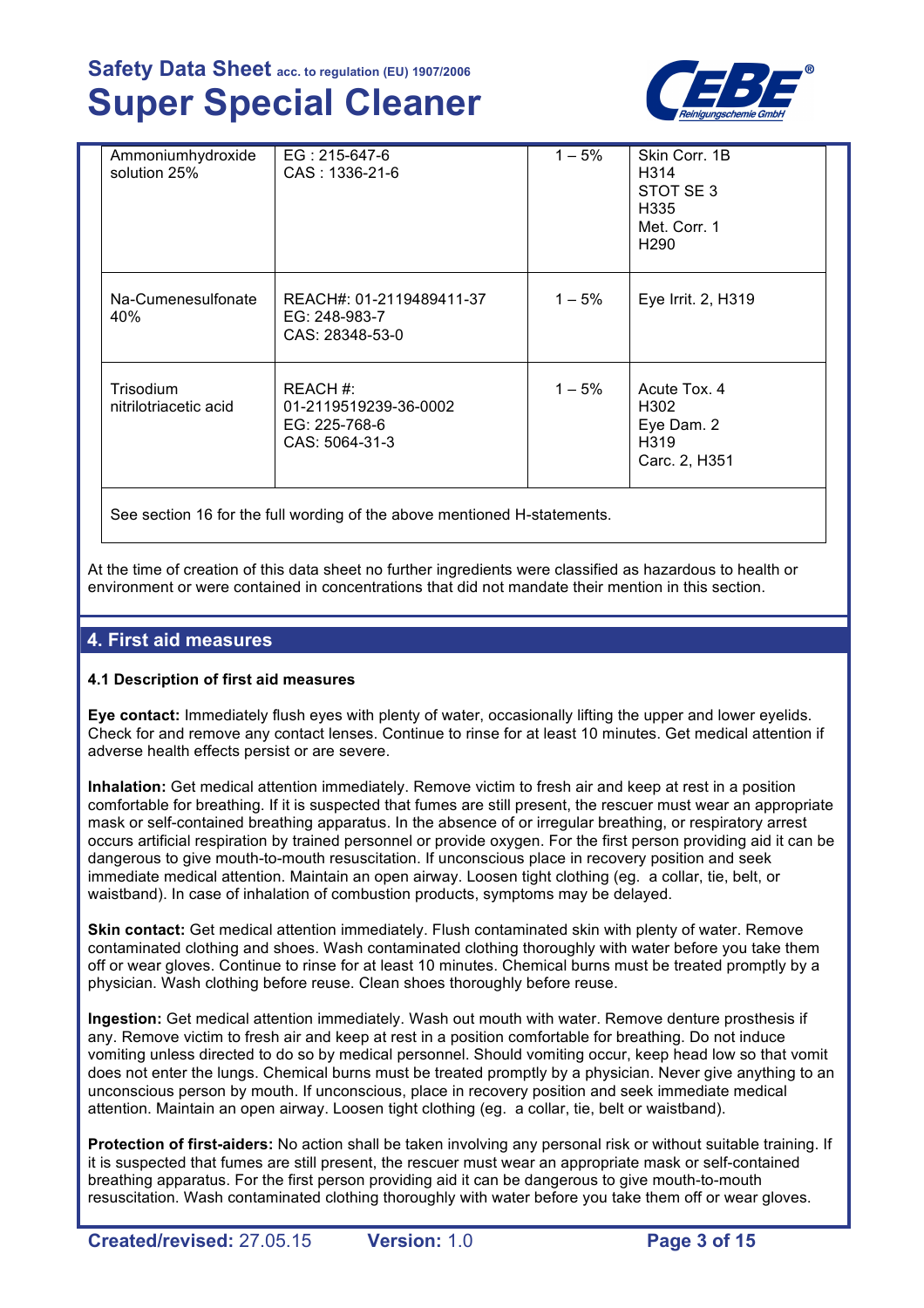

### **4.2 Most important symptoms and effects, both acute and delayed**

#### **Potential acute health effects**

**Eye contact:** Corrosive to eyes. Causes burns.

**Inhalation:** May give off gas, vapor or dust that is very irritating or corrosive to the respiratory tract. Exposure to decomposition products may cause a health hazard. After exposure serious effects may be delayed. **Skin contact:** Corrosive to the skin. Causes burns. **Ingestion:** Harmful if swallowed. May cause burns to mouth, throat and stomach.

### **Signs / symptoms of overexposure**

**Eye contact:** Adverse symptoms may include pain, tearing, redness. **Inhalation:** Adverse symptoms may include: respiratory tract irritation, coughing. **Skin contact:** Adverse symptoms may include the following: pain or irritation, redness. Blistering may occur. **Ingestion:** Adverse symptoms may include: stomach pain.

### **4.3 Indication of any immediate medical attention and special treatment needed**

**Indications for the physician:** Treat symptomatically. If larger amounts have been swallowed or inhaled consult specialist for poisoning.

**Special treatement:** No special treatment.

## **5. Fire fighting measures**

### **5.1 Extinguishing media**

**Suitable extinguishing media:** Use an extinguishing agent suitable for the surrounding fire.

**Unsuitable extinguishing media:** None known.

#### **5.2 Special hazards arising from the substance or mixture**

**Hazards from the substance or mixture**: In a fire or if heated, a pressure increase will occur and the container may burst.

**Hazardous combustion products:** Decomposition products may include the following materials: carbon dioxide, carbon monoxide, nitrogen oxides, potassium oxides.

### **5.3 Advice for firefighters**

**Special precautions for fire- fighters:** In case of fire the scene cordon immediately removing all persons from the danger area. No action shall be taken involving any personal risk or without suitable training. Move containers from fire area if safe to do so. Spray fire-exposed containers with water to cool.

**Special protective equipment for firefighters:** Fire fighters should wear proper protective equipment.

## **6. Accidental release measures**

#### **6.1 Personal precautions, protective equipment and emergency procedures**

**For persons that are not emergency technicians:** No action shall be taken involving any personal risk or without suitable training. Evacuate surrounding areas. Keep unnecessary and unprotected personnel from entering. Do not touch or walk through spilled material. Avoid breathing vapor or mist. Ensure adequate ventilation. In case of insufficient ventilation wear suitable respiratory equipment. Put on appropriate personal protective equipment.

**For first aid personel in case of emergency:** If protective equipment/clothing is needed in case of accidental release, Section 8 should be consulted for appropriate and inappropriate materials. See section 8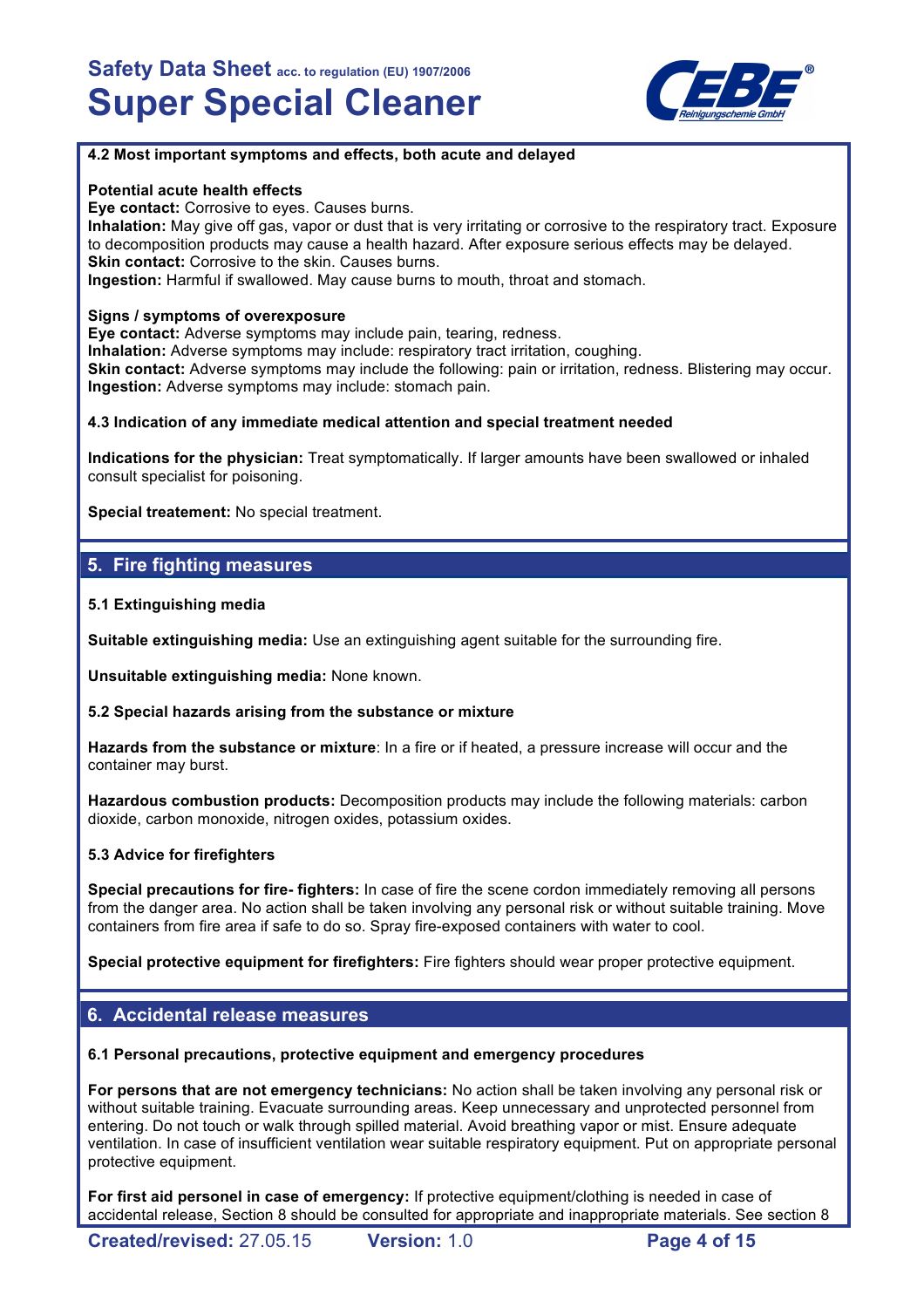

for further information on hygiene measures.

### **6.2 Environmental precautions**

Avoid the proliferation and dispersal of spilled material and contact with soil, waterways, drains and sewers. Inform the relevant authorities if the product was caused by environmental pollution (sewers, waterways, soil or air).

### **6.3 Methods and materials for containment and cleaning up**

**Small spill:** Dilute with plenty of water. Absorb with an inert material and place in an appropriate waste disposal.

**Large spill:** avoid entry into sewers, water courses, basements, or confined areas.Collect spilt material using non-flammable absorption agent (eg. sand, earth, vermiculite or diatomaceous earth) and hand it in for disposal according to local regulations in an appropriate container (see section 13).

### **6.4 Reference to other sections**

See Section 1 for emergency contact information. See Section 8 for information on appropriate personal protective equipment. See Section 13 for additional waste treatment information.

## **7. Handling and storage**

The information in this section contains generic advice and guidance. The list of Identified Uses in Section 1 should be consulted for any exposure scenario or when exposure scenarios on the available applicationspecific information.

### **7.1 Precautions for safe handling**

**Protective measures:** Put on appropriate personal protective equipment (see Section 8). Do not get in eyes or on skin or on clothing. Do not breathe vapor or mist. Do not ingest. If the material is a risk for the respiratory system in normal use, use only with adequate ventilation or wear appropriate respirator. Keep in the original container or an approved alternative container, which was made from a compatible material. Keep the container tightly closed when not in use. Keep away from acids. Empty containers retain product residue and can be dangerous. Do not reuse container.

**Advice on general occupational hygiene:** Eating, drinking and smoking should be prohibited in areas where this material is handled, stored and processed. After use or contact with the substance immediately wash hands and face especially before eating, drinking and smoking. Remove contaminated clothing and protective equipment before entering eating areas. See Section 8 for additional information on hygiene measures.

### **7.2 Conditions for safe storage, including any incompatibilities**

Store between the following temperatures: 0 to 40°C (32 to 104°F). Store in accordance with local regulations. Keep only in original container. Protect from direct sunlight. Store in a dry, cool and wellventilated area, away from incompatible materials (see section 10) and do not store with food and drink. Hold container tightly closed and sealed until ready to use. Containers that have been opened must be carefully resealed and kept upright to prevent leakage. Do not store in unlabelled containers. Use appropriate container to avoid environmental contamination.

### **7.3 Specific end use(s)**

**Recommendations:** No information available.

## **8. Exposure controls/personal protection**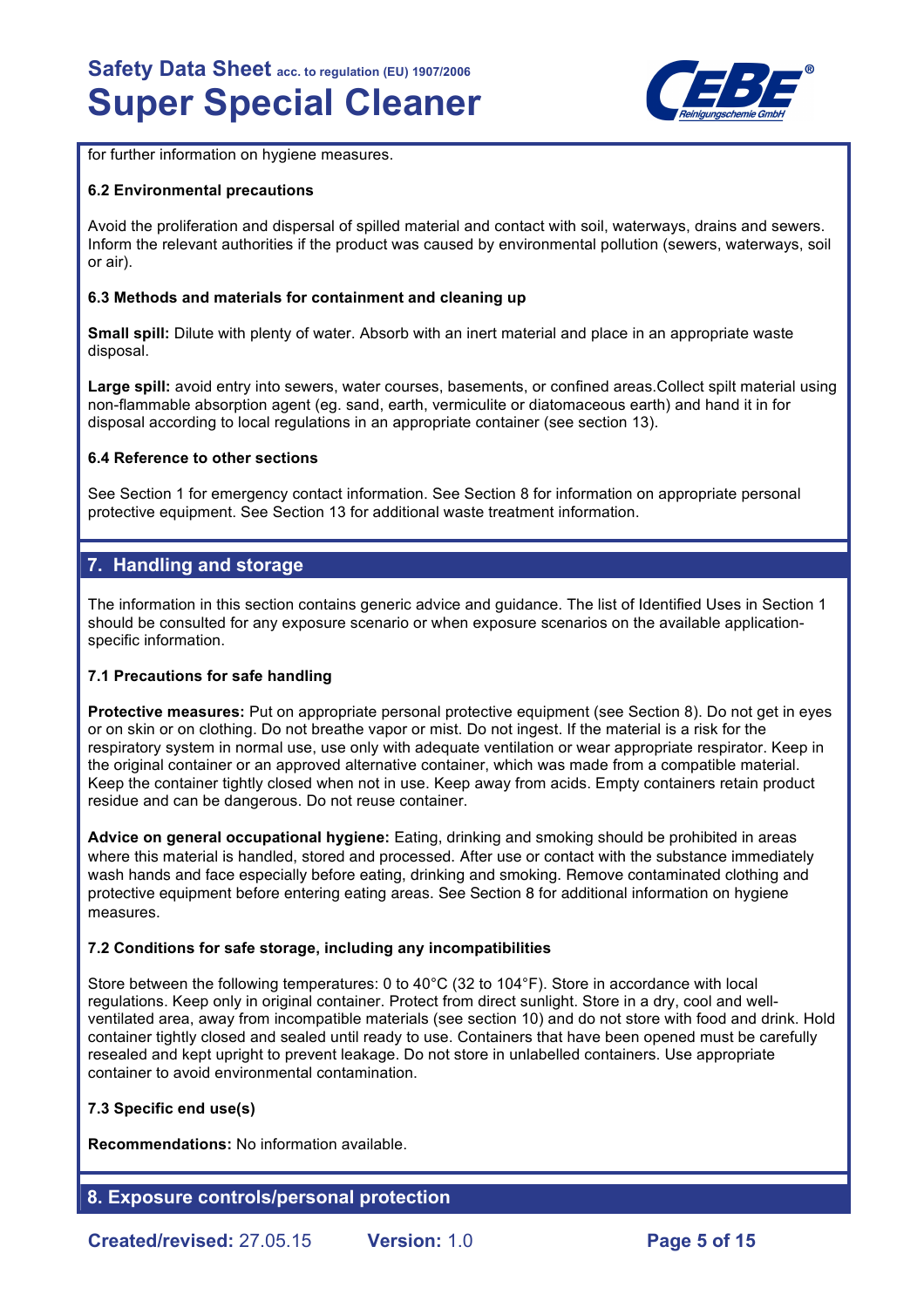

The information in this section contains generic advice and guidance. The list of Identified Uses in Section 1 should be consulted for any exposure scenario or when exposure scenarios on the available applicationspecific information.

### **8.1 Control parameters**

### **Occupational exposure limit values**

| <b>Name of substance</b>        | <b>Exposure limit value</b>                                                                                                                                                                                                  |
|---------------------------------|------------------------------------------------------------------------------------------------------------------------------------------------------------------------------------------------------------------------------|
| Ethyleneglycol mono-butyl ether | WEL<br>20 ppm, 98 mg/m $3$<br>EU ELV, time weighted avergae (TWA)<br>20 ppm, 98 mg/m $3$<br>EU ELV, short term exposure limit (STEL)<br>50 ppm, 246 mg/m <sup>3</sup>                                                        |
| Ammonia                         | WEL<br>14 mg/m <sup>3</sup> , 20 ml/m <sup>3</sup><br>2(1); DFG, EU, Y<br><b>IOELV (EU)</b><br>Short term value: 36 mg/m <sup>3</sup> , 50 ml/m <sup>3</sup><br>Long term value: 14 mg/m <sup>3</sup> , 20 ml/m <sup>3</sup> |

### **Recommended monitoring procedures**

If this product contains ingredients with exposure limits, monitoring procedures are personal, (related to workplace) or biological monitoring may be required to determine the effectiveness of the ventilation or other control measures and / or the necessity to use respiratory protective equipment. Reference should be made to European Standard EN 689 for methods for the assessment of exposure by inhalation to chemical agents and national guidance documents for methods for the determination of hazardous substances.

### **Derived effect levels**

Derived No Effect Level - DNEL values:

### Ethylene glycol mono-buthyl ether:

Workers Acute effects, skin contact (24 h): 89 mg / kg Workers Acute effects, inhalation: 663 mg /  $m<sup>3</sup>$ Workers Acute effects, Local effects inhalation 246 mg /  $m<sup>3</sup>$ Workers, Chronic effects, skin contact (24 h): 75 mg / kg Workers, Chronic effects, inhalation: 98 mg /  $m<sup>3</sup>$ 

Consumers, Acute effects, skin contact (24 h): 44.5 mg / kg Consumers, Acute effects, inhalation:  $426$  mg / m<sup>3</sup> Consumers, Acute effects swallowing: 13.4 mg / m<sup>3</sup> Consumers, Acute effects, Local effects inhalation 123 mg /  $m^3$ Consumers, Chronic effects, skin contact (24 h): 38 mg / kg Consumers, Chronic effects, inhalation: 49 mg /  $m^3$ Consumers, Chronic effects Ingestion:  $3.2 \text{ mg} / \text{m}^3$ 

### Sodium cumenesulfonate:

Workers: Chronic effects - Skin contact: 7.6 mg / kg bw / day Workers: Chronic effects - Inhalation: 53.6 mg /  $m^3$ Consumers: Chronic effects - Skin contact: 3.8 mg / kg bw / day Consumers: Chronic effects - Inhalation: 13.2 mg / m<sup>3</sup>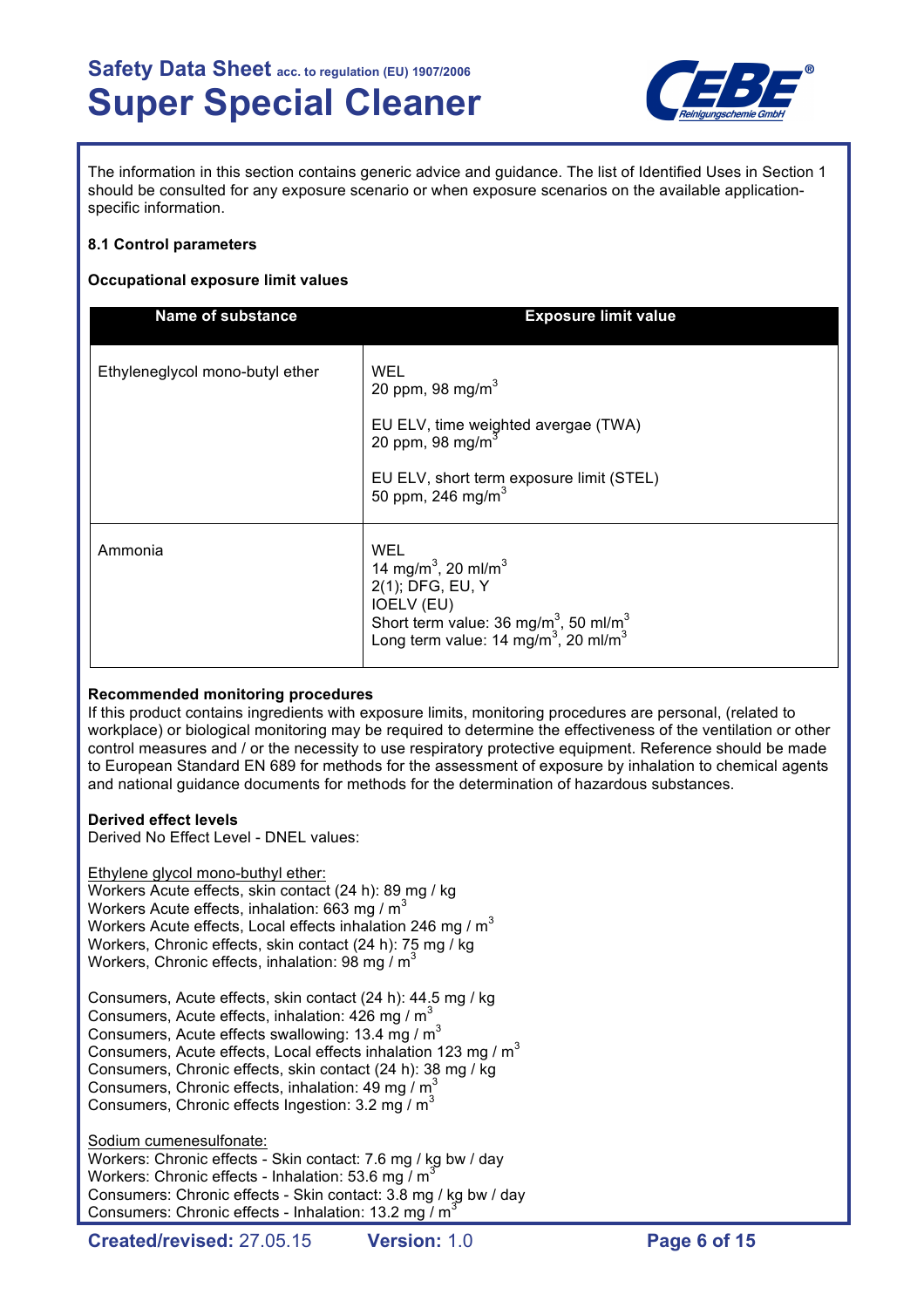

### Trisodium nitrilotriacetic acid

Workers: Short term exposure - systemic and local effects, Inhalation: 5.25 mg /  $m<sup>3</sup>$ Workers: Long term exposure - systemic and local effects, Inhalation: 3.5 mg  $\overline{I}$  m<sup>3</sup> Consumers: Short term exposure - systemic and local effects, Inhalation: 1.75 mg /  $m<sup>3</sup>$ Consumer: Long-term exposure - systemic effects, oral: 0.5 mg / kg bw / day

**Predicted effect concentrations** Predicted No Effect Concentration - PNEC:

Ethylene glycol mono-butyl ether: Freshwater: 8.8 mg / l Sea water: 8.8 mg / l Freshwater sediment: 8.14 mg / kg Ground: 2.8 mg / kg

Sodium cumenesulfonate: 100 mg / l (STP) 0.23 mg / l (Freshwater)

### **8.2 Limitation and monitoring of exposure**

**Appropriate technical controls:** No special ventilation requirements. Good general ventilation should be sufficient to control worker exposure to airborne contaminants. If this product contains ingredients with exposure limits, use process enclosures, local exhaust ventilation or other engineering controls to keep worker exposure below any recommended or statutory limits.

### **Personal protective measures**

**Hygiene measures:** Wash hands, forearms, and face thoroughly after handling chemical products and at the end of the working day as well as before eating, smoking, and using the toilet. Use appropriate techniques to remove potentially contaminated clothing. Wash contaminated clothing before reusing. Ensure that eyewash stations and safety showers are close to the work area.

**Eye protection / face protection (EN 166):** Goggles, chemical goggles or full-face shield.

**Hand protection (EN 374):** Protective gloves made of nitrile, for example, Camatril<sup>®</sup> 730 from KCL GmbH (see section 16). Penetration time> 8 hours.

**Skin protection (EN 14605):** Before handling this product the personal protective equipment should be selected on the basis of the task and the associated risks to be carried out and approved by a specialist.

**Other skin protection:** Appropriate footwear and any additional skin protection measures based on the task being performed and the risks involved and should be approved by a specialist.

**Respiratory protection (EN 143, 14387):** Under normal and intended conditions of product use no respirator is required. If workers are exposed to concentrations above the exposure limit, they must use appropriate, certified respirators, eg. Gas filter, filter type E, possibly in combination with a particulate filter class P2.

### **Thermal hazards:** Not applicable.

**Delimitation and monitoring of the environmental exposition:** Emissions from ventilation or work process equipment should be checked to ensure they comply with the requirements of environmental protection legislation. In some cases, fume scrubbers, filters or engineering modifications to the process equipment will be necessary to reduce emissions to acceptable levels.

## **9. Physical and chemical properties**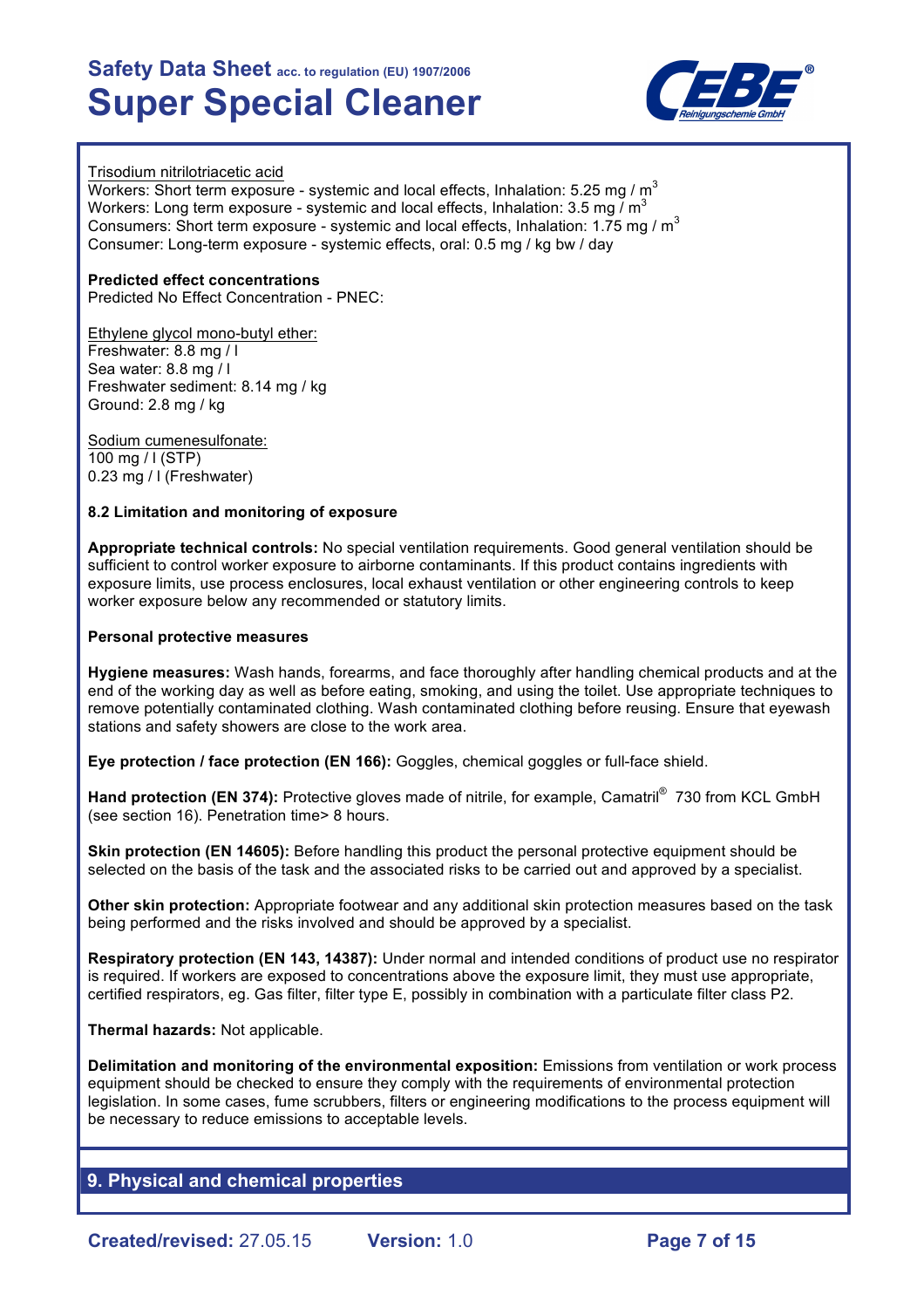

|              | 9.1 Information on basic physical and chemical properties           |              |                                                                                               |
|--------------|---------------------------------------------------------------------|--------------|-----------------------------------------------------------------------------------------------|
| a)           | Appearance:                                                         | Form: liquid | Color: green                                                                                  |
| b)           | Odor: like ammonia                                                  |              |                                                                                               |
| c)           |                                                                     |              | Odor threshold: Not applicable and/or not determined for this mixture                         |
| d)           | <b>pH:</b> $13.5 \pm 0.5$ at 20°C                                   |              |                                                                                               |
| e)           |                                                                     |              | Freezing/melting point: Not applicable and/or not determined for this mixture                 |
| f)           |                                                                     |              | Boiling point/boiling range: Not applicable and/or not determined for this mixture            |
| g)           |                                                                     |              | Flash point: Not applicable and/or not determined for this mixture                            |
| h)           |                                                                     |              | Evaporation rate: Not applicable and/or not determined for this mixture                       |
| i)           |                                                                     |              | Flammability (solid, gas): Not applicable and/or not determined for this mixture              |
| j)           |                                                                     |              | Upper/lower explosion limit: Not applicable and/or not determined for this mixture            |
| k)           |                                                                     |              | Vapor pressure: Not applicable and/or not determined for this mixture                         |
| I)           |                                                                     |              | Relative vapor density: Not applicable and/or not determined for this mixture                 |
| m)           | <b>Density:</b> $1.050 - 1.070$ g/cm <sup>3</sup>                   |              |                                                                                               |
| n)           | <b>Solubility</b> easily soluble in the following substances: water |              |                                                                                               |
| $\mathsf{o}$ |                                                                     |              | partition coefficient: n-octanol/water: Not applicable and/or not determined for this mixture |
| p)           |                                                                     |              | Ignition temperature: Not applicable and/or not determined for this mixture                   |
| q)           |                                                                     |              | Thermal decomposition: Not applicable and/or not determined for this mixture                  |
| r)           |                                                                     |              | Viscositiy, dynamic: Not applicable and/or not determined for this mixture                    |
| S)           |                                                                     |              | Explosive properties: Not applicable and/or not determined for this mixture                   |

**t) Oxidizing properties:** Not applicable and/or not determined for this mixture

#### **9.2 Other information**

No further information available.

## **10. Stability and reactivity**

### **10.1 Reactivity**

Violent reaction takes place with acids.

### **10.2 Chemical stability**

The product is stable.

**10.3 Possibility of hazardous reactions** Dangerous reactions will not occur under normal storage conditions and under normal use.

**10.4 Conditions to avoid** No specific data.

**Created/revised:** 27.05.15 **Version:** 1.0 **Page 8 of 15**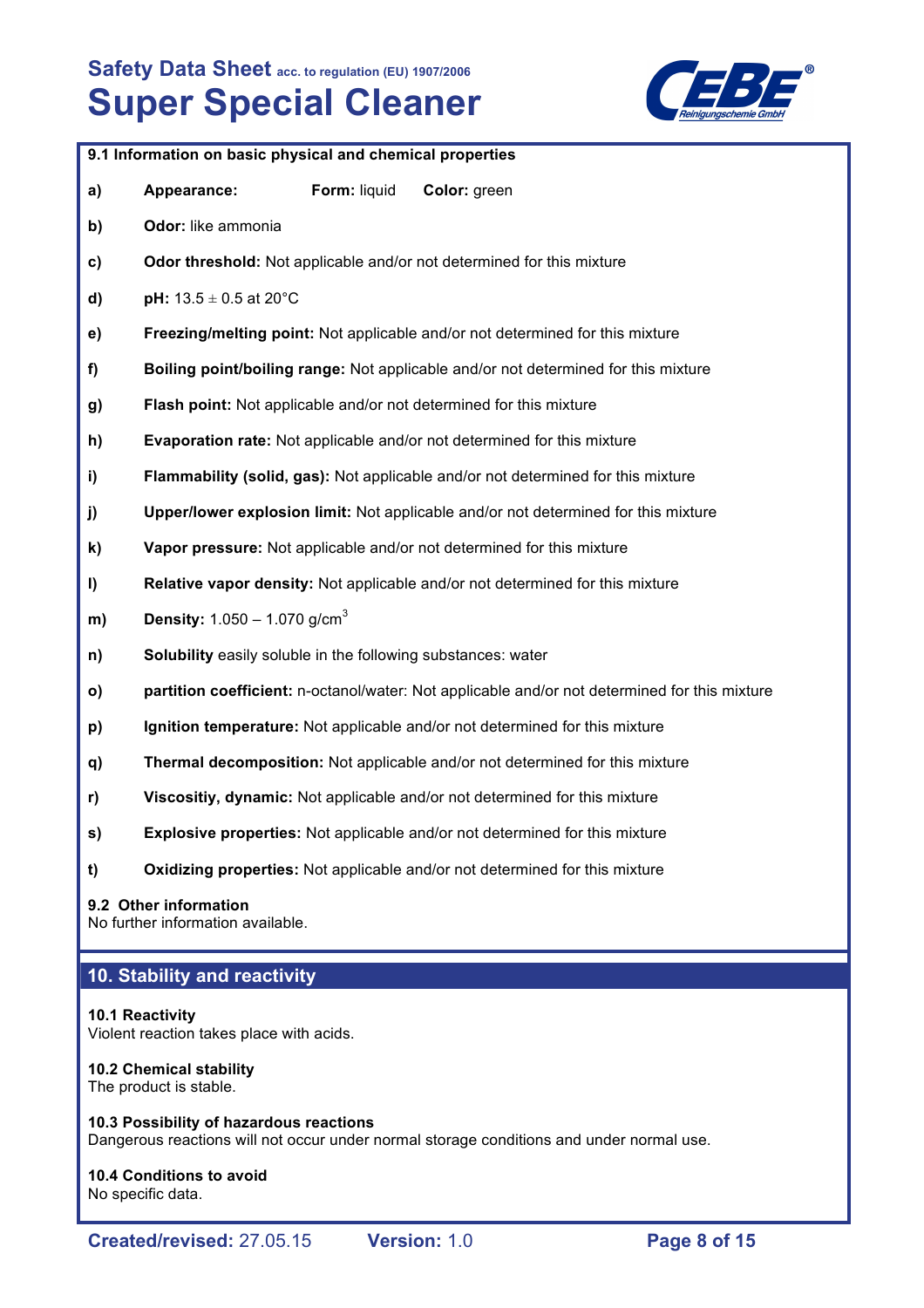

## **10.5 Incompatible materials**

Extremely reactive or incompatible with the following materials: acids.

### **10.6 Hazardous decomposition products**

Under normal conditions of storage and use, hazardous decomposition products should not be produced. Evolution of hydrogen on contact with base metals (eg, zinc, iron, aluminum).

# **11. Toxicological information**

### **11.1 Information on toxicological effects**

### **a) acute toxicity:**

| Name of<br><b>Substance</b>            | <b>Result</b>                                              | <b>Species</b>       | <b>Dose</b>                                           | <b>Exposition</b> |
|----------------------------------------|------------------------------------------------------------|----------------------|-------------------------------------------------------|-------------------|
| Ethylene glycol mono-<br>butyl ether   | $LD_{50}$ Oral<br>Inhalative<br>$LD_{50}$ Dermal           | Rat<br>Rabbit        | 1,746 mg/kg<br>Harmful if inhaled<br>2.270 mg/kg      |                   |
| Isotridecanol,<br>ethoxylated (6-9 EO) | $LD_{50}$ Oral                                             | Rat                  | <2,000 mg/kg                                          |                   |
| Potassium hydroxide                    | $LD_{50}$ Oral                                             | Rat                  | 365 mg/kg                                             |                   |
| Sodium cumene<br>sulfonate             | $LD_{50}$ Oral<br>$LD_{50}$ Dermal                         | Rat<br>Rabbit        | 7,000 mg/kg<br>>2.000 mg/kg                           |                   |
| Trisodium nitrilotriacetic<br>acid     | $LD_{50}$ Oral<br>$LC_{50}$ Inhalative<br>$LD_{50}$ Dermal | Rat<br>Rat<br>Rabbit | 1,000-2,000 mg/kg<br>$> 5$ mg/l 4 h<br>> 10,000 mg/kg |                   |

**Conclusion/Summary:** Not determined for this mixture.

### **b) Irritation to skin; c) Irritation to eyes; d) Sensitisation**

| <b>Name of</b><br><b>Substance</b>     | <b>Result</b>                                                                             | <b>Species</b>                 | <b>Points</b>                                            | <b>Exposition</b>             | <b>Observation</b>            |
|----------------------------------------|-------------------------------------------------------------------------------------------|--------------------------------|----------------------------------------------------------|-------------------------------|-------------------------------|
| Ethylene glycol mono-<br>butyl ether   | Skin: Skin irritation<br>Eyes: Irritating to<br>eyes<br>Sensitization: not<br>sensitizing | Rabbit<br>Rabbit<br>Guinea Pig | $\overline{\phantom{0}}$<br>$\qquad \qquad \blacksquare$ | -<br>$\overline{\phantom{0}}$ | $\overline{\phantom{0}}$<br>- |
| Isotridecanol,<br>ethoxylated (6-9 EO) | Skin - irritating to<br>the skin and<br>mucous<br>membranes                               |                                | $\overline{\phantom{0}}$                                 | $\overline{\phantom{0}}$      | $\overline{\phantom{0}}$      |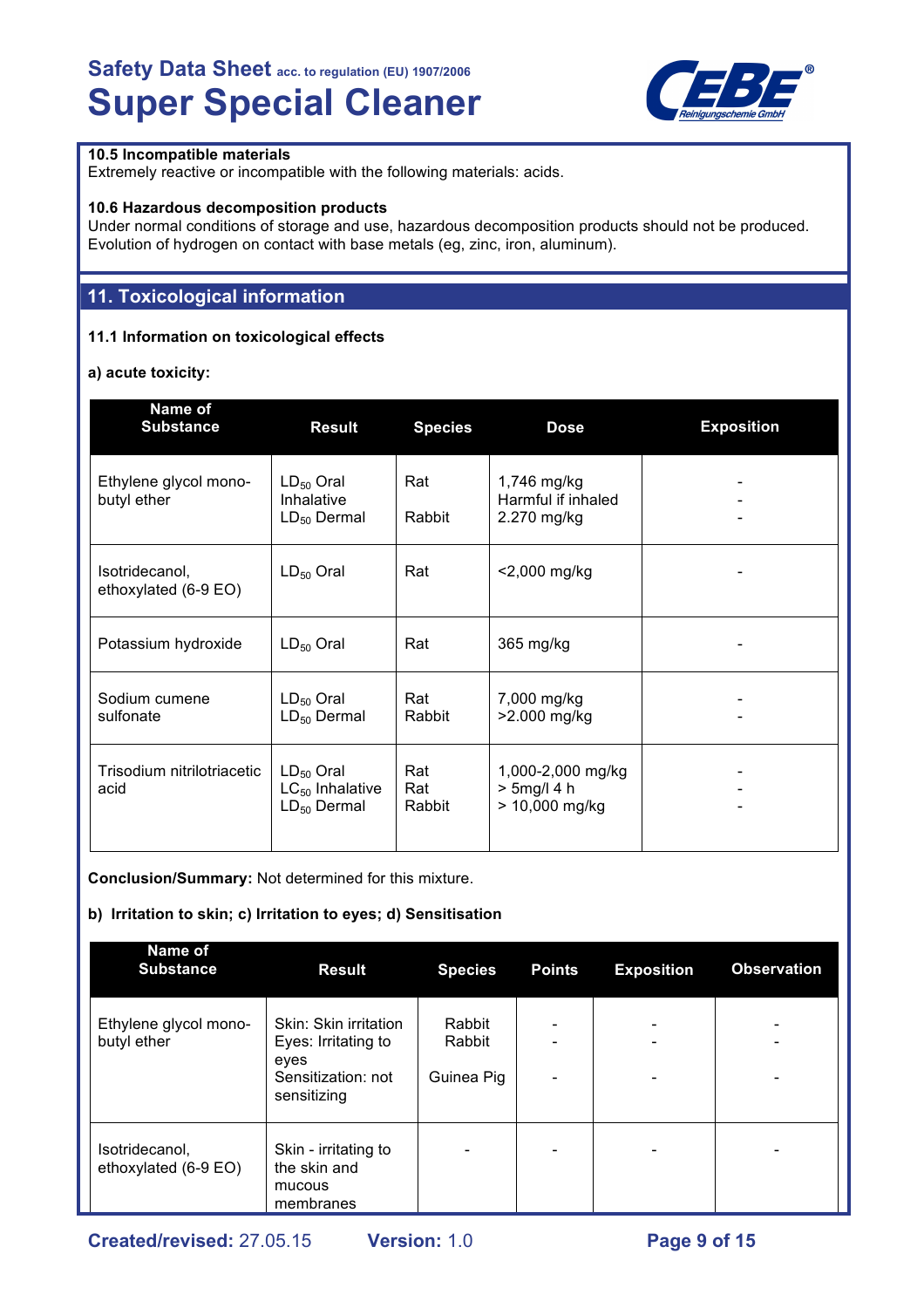

|                                    | Eye - strong irritant<br>with the danger of<br>severe eye injury<br>Sensitization - no<br>sensitization |        |  |  |
|------------------------------------|---------------------------------------------------------------------------------------------------------|--------|--|--|
| Potassium hydroxide                | Skin: Strong<br>caustic effect on<br>skin and mucous<br>membranes                                       |        |  |  |
|                                    | Eye: Strong caustic<br>Sensitization: No<br>sensitizing effect<br>known                                 |        |  |  |
| Ammoniumhydroxide<br>solution 25%  | Skin - caustic effect<br>on skin and<br>mucous                                                          |        |  |  |
|                                    | membranes<br>Eye - severe burns<br>Sensitization - no<br>known sensitizing<br>effects                   |        |  |  |
| Na-Cumenesulfonate<br>40%          | Skin - non-irritant<br>Eye - Irritability<br>Sensitization - non-<br>sensitizing                        |        |  |  |
| Trisodium<br>nitrilotriacetic acid | Eyes - irritating                                                                                       | Rabbit |  |  |

**Conclusion / Summary:** Causes burns.

### **e) Germ cell mutagenicity:**

**Conclusion / Summary:** No known significant effects or critical hazards.

**f) carcinogenicity: Conclusion / Summary:** No known significant effects or critical hazards.

### **g) reproductive toxicity: Conclusion / Summary:** No known significant effects or critical hazards.

**h) specific target organ toxicity single exposure Conclusion / Summary:** No known significant effects or critical hazards.

**i) specific target organ toxicity after repeated exposure Conclusion / Summary:** No known significant effects or critical hazards.

**j) Aspiration hazard**

**Conclusion / Summary:** No known significant effects or critical hazards.

**Teratogenicity**

**Conclusion / Summary:** No known significant effects or critical hazards.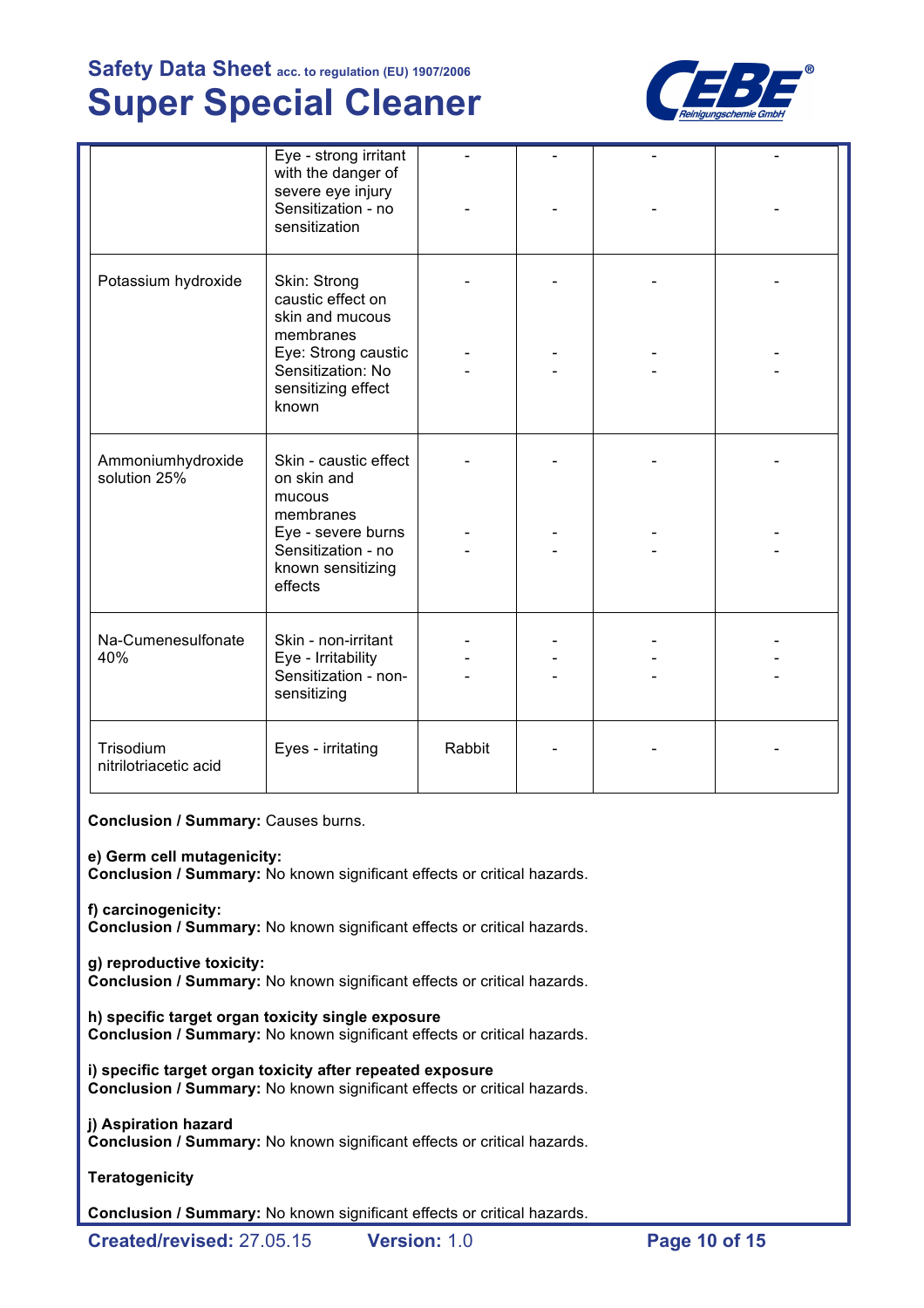

**Information on the likely routes of exposure**: No known significant effects or critical hazards.

### **Potential acute health effects**

**Inhalation:** May give off gas, vapor or dust that is very irritating or corrosive to the respiratory tract. Exposure to decomposition products may cause a health hazard. After exposure Serious effects may be delayed. **Ingestion:** May cause burns to mouth, throat and stomach. Harmful if swallowed. **Skin contact: Corrosive to the skin. Eye contact:** Corrosive to eyes. Risk of serious damage to eyes.

### **Symptoms related to the physical, chemical and toxicological characteristics**

**Inhalation:** No specific data. **Ingestion:** Adverse symptoms may include: stomach pain **Skin contact:** Adverse symptoms may include: pain or irritation redness. Blistering may occur. **Eye contact:** Adverse symptoms may include pain, tearing, redness

#### **Delayed and immediate effects and also chronic effects from short and long term exposure**

**Short term exposure**

**Potential immediate effects:** Not determined for the mixture. **Potential delayed effects:** Not determined for the mixture.

**Long-term exposure**

**Potential immediate effects:** Not determined for the mixture. **Potential delayed effects:** Not determined for the mixture.

**Potential chronic health effects**

#### **Conclusion / Summary: Not determined for the mixture.**

**General:** No known significant effects or critical hazards. **Carcinogenicity:** No known significant effects or critical hazards. **Mutagenicity:** No known significant effects or critical hazards. **Teratogenicity:** No known significant effects or critical hazards. **Developmental effects:** No known significant effects or critical hazards. **Fertility effects:** No known significant effects or critical hazards.

**Other information:** Not determined for the preparation.

## **12. Ecological information**

### **12.1 Toxicity**

| Name of<br>substance                     | <b>Result</b>                                                                    | <b>Species</b>                                    | <b>Exposition</b>                             |
|------------------------------------------|----------------------------------------------------------------------------------|---------------------------------------------------|-----------------------------------------------|
| Ethylene glycol mono-butyl<br>ether      | $LC_{50}$ 1,490 mg/l<br>$EC_{50}$ 1,720 mg/l<br>$EC0$ 900 mg/l<br>$EC0$ 700 mg/l | Fish<br>Daphnia Magna<br>Algae<br><b>Bacteria</b> | 96 hours<br>24 hours<br>168 hours<br>16 hours |
| Isotridecanol, ethoxylated<br>$(6-9 EO)$ | $EC_{50} > 10$ mg/l<br>$LC_{50} > 10$ mg/l                                       | Daphna<br>Fish                                    | 48 hours<br>96 hours                          |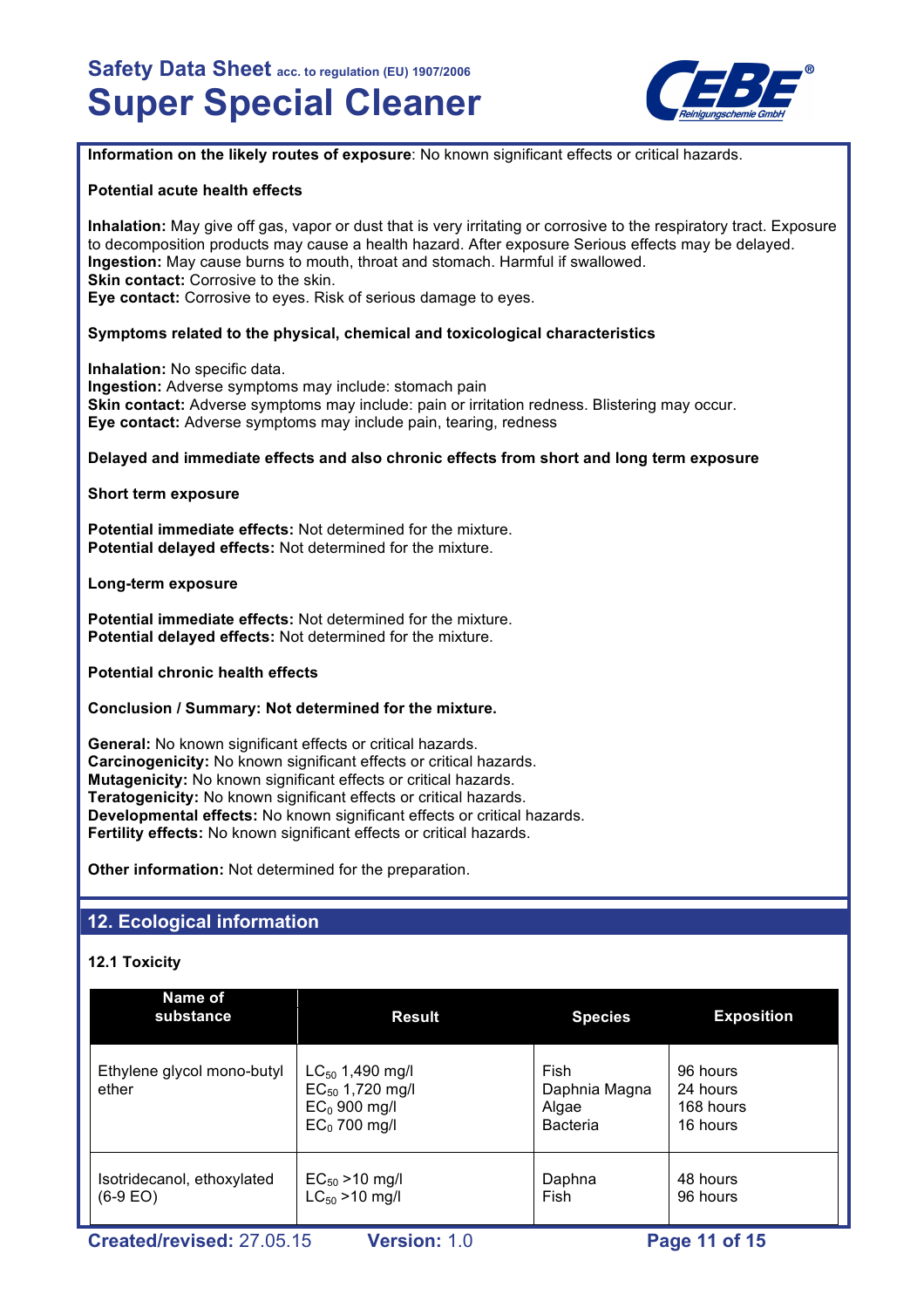

| Potassium hydroxide                | $LC_{50}$ 80 mg/l                                                          | Fish                                                                                               | 96 hours                                    |
|------------------------------------|----------------------------------------------------------------------------|----------------------------------------------------------------------------------------------------|---------------------------------------------|
| Sodium cumenesulfonate             | $EC_{50} > 450$ mg/l<br>$IC_{50} > 1,000$ mg/l<br>$LC_{50} > 450$ mg/l     | Daphnia<br>Algae<br>Fish                                                                           | 48 hours<br>72 hours<br>96 hours            |
| Trisodium nitrilotriacetic<br>acid | $EC_{50}$ 98 mg/l<br>$EC_{50} > 91.5$ mg/l<br>$EC_{50}$ 3,200 - 5,600 mg/l | Pimephales<br>Promelas<br>Gammarus sp.<br>Scenedesmus<br>subspicatus<br>Pseudomonas<br>fluorescens | 96 hours<br>96 hours<br>72 hours<br>8 hours |

**Conclusion/Summary:** Not determined for this mixture.

### **12.2 Persistence and degradability**

**Conclusion/Summary:** The surface active ingredients contained in this product are biologically degradable according to regulation 648/2004 EC.

### **12.3 Bioaccumulative potential**

**Conclusion/Summary:** Not determined for this mixture.

### **12.4 Mobility in soil**

**Partition coefficient ground/water (K<sub>OC</sub>):** Not determined for this mixture. **Mobility:** Not determined for this mixture.

**12.5 Results of PBT and vPvB assessment PBT:** not applicable

**vPvB:** not applicable

#### **12.6 Other adverse effects**

No special effects or hazards known.

## **13. Disposal considerations**

The information in this section contains generic advice and guidance. The list of Identified Uses in Section 1 should be consulted for any exposure scenario or when exposure scenarios on the available applicationspecific information.

Waste disposal according to EC Directives on waste and hazardous waste. Waste codes should be assigned by the user, preferably in collaboration with the waste disposal authorities.

#### **13.1 Waste treatment methods**

### **Product**

**Methods of disposal:** The generation of waste should be avoided or minimized wherever possible. Empty containers or liners may retain some product residues. Material and its container must be disposed of in a safe way. Significant quantities of waste product residue should not be disposed of via the foul sewer but processed in a suitable effluent treatment plant. Dispose of surplus and non-recyclable products via a licensed waste disposal contractor. Disposal of this product, solutions and any by-products should at all times comply with the environmental protection requirements and waste disposal legislation and the requirements of local authorities. Avoid the proliferation and dispersal of spilled material and contact with soil, waterways,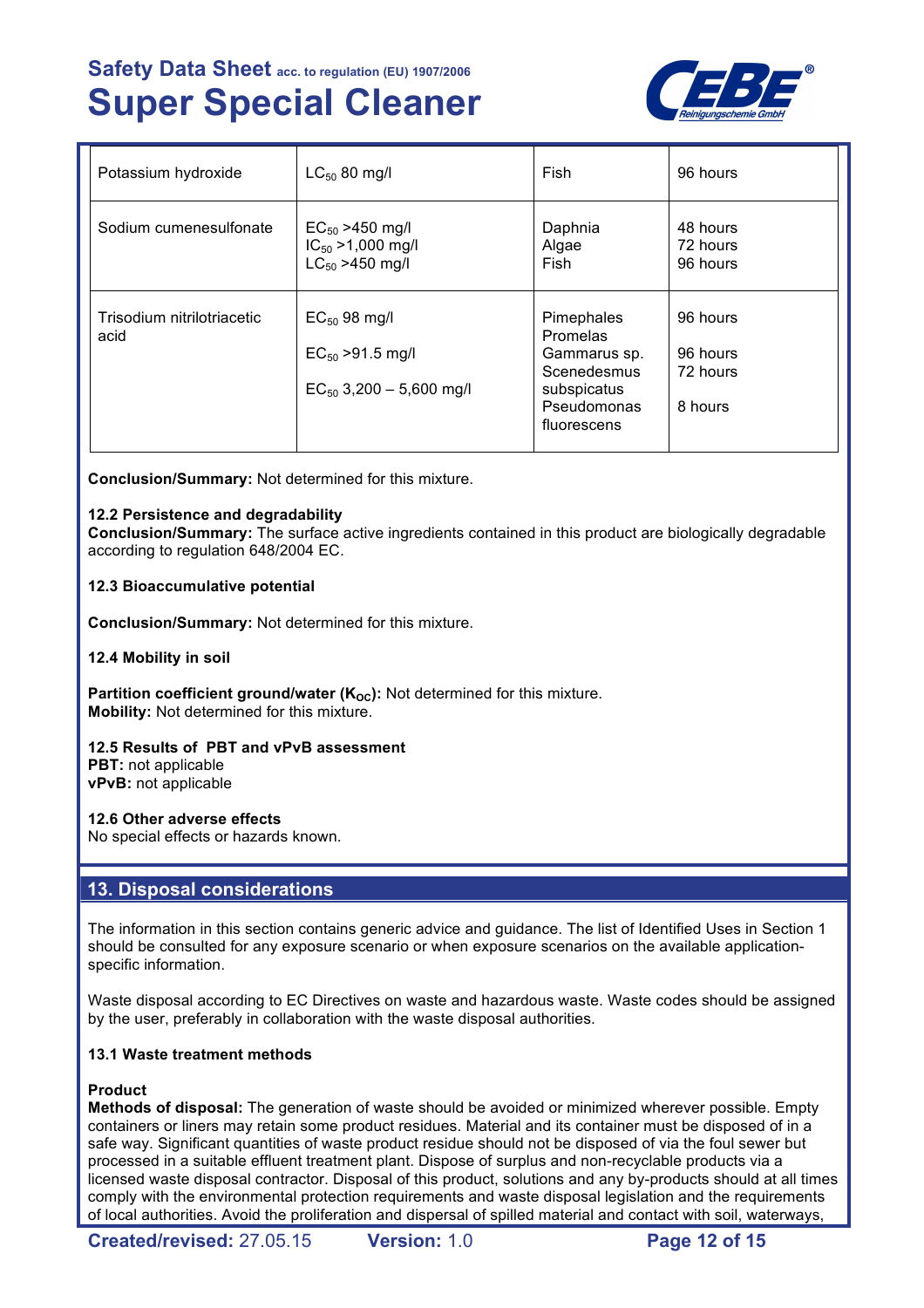

### drains and sewers.

**Hazardous waste:** According to the information available to the supplier at the time of creation/editing of this safety data sheet this product is regulated as hazardous waste in the sense of EU regulation 2008/98/EC.

#### **Packaging**

**Methods of disposal:** The generation of waste should be avoided or minimized wherever possible. Waste packaging should be recycled.

**Special precautions:** This material and its container must be disposed of in a safe way. Empty containers or liners may retain some product residues. Avoid the proliferation and dispersal of spilled material and contact with soil, waterways, drains and sewers.

## **14. Transport information**

|                                          | <b>ADR/RID</b>                                                     | <b>ADR/ADNR</b>                                                    | <b>IMDG</b>                                                        | <b>IATA</b>                                                        |
|------------------------------------------|--------------------------------------------------------------------|--------------------------------------------------------------------|--------------------------------------------------------------------|--------------------------------------------------------------------|
| 14.1 UN Number                           | 1719                                                               | 1719                                                               | 1719                                                               | 1719                                                               |
| 14.2 UN proper<br>shipping name          | <b>CAUSTICALKALI</b><br>LIQUID, N.O.S.<br>(Potassium<br>hydroxide) | <b>CAUSTICALKALI</b><br>LIQUID, N.O.S.<br>(Potassium<br>hydroxide) | <b>CAUSTICALKALI</b><br>LIQUID, N.O.S.<br>(Potassium<br>hydroxide) | <b>CAUSTICALKALI</b><br>LIQUID, N.O.S.<br>(Potassium<br>hydroxide) |
| 14.3 Transport<br>hazard class(es)       | 8 (C5)                                                             | 8 (C5)                                                             | 8                                                                  | 8                                                                  |
| 14.4 Packing<br>group                    | Ш                                                                  | $\mathbf{H}$                                                       | Ш                                                                  | $\mathbf{I}$                                                       |
| 14.5<br>Environmental<br>hazards         | No.                                                                | No.                                                                | No.                                                                | No.                                                                |
| 14.6 Special<br>precautions for<br>iuser | None.                                                              | None.                                                              | None.                                                              | None.                                                              |

**14.7 Transport in bulk according to Annex II of MARPOL 73/78 and the IBC Code** Not applicable.

**Multiplier according to ADR / RID 1.1.6.3:** 3

**Tunnel restriction code:** E

## **15. Regulatory information**

**15.1 Safety, health, and environmental regulations/legislation specific for the substance/mixture**

**EC-Regulation Nr. 1907/2006 (REACh)**

**Appendix XIV - Index of substances that require permission Substances causing special concern:** None of the ingredients is listed.

**Appendix XVII – Restriction of the production, the distribution, and the use of specific hazardous substances, mixtures, ans products:** Not applicable.

**Other EU-Regulations Contents according to 648/2004 EC:** <5% NTA, <5% nonionic surfactants.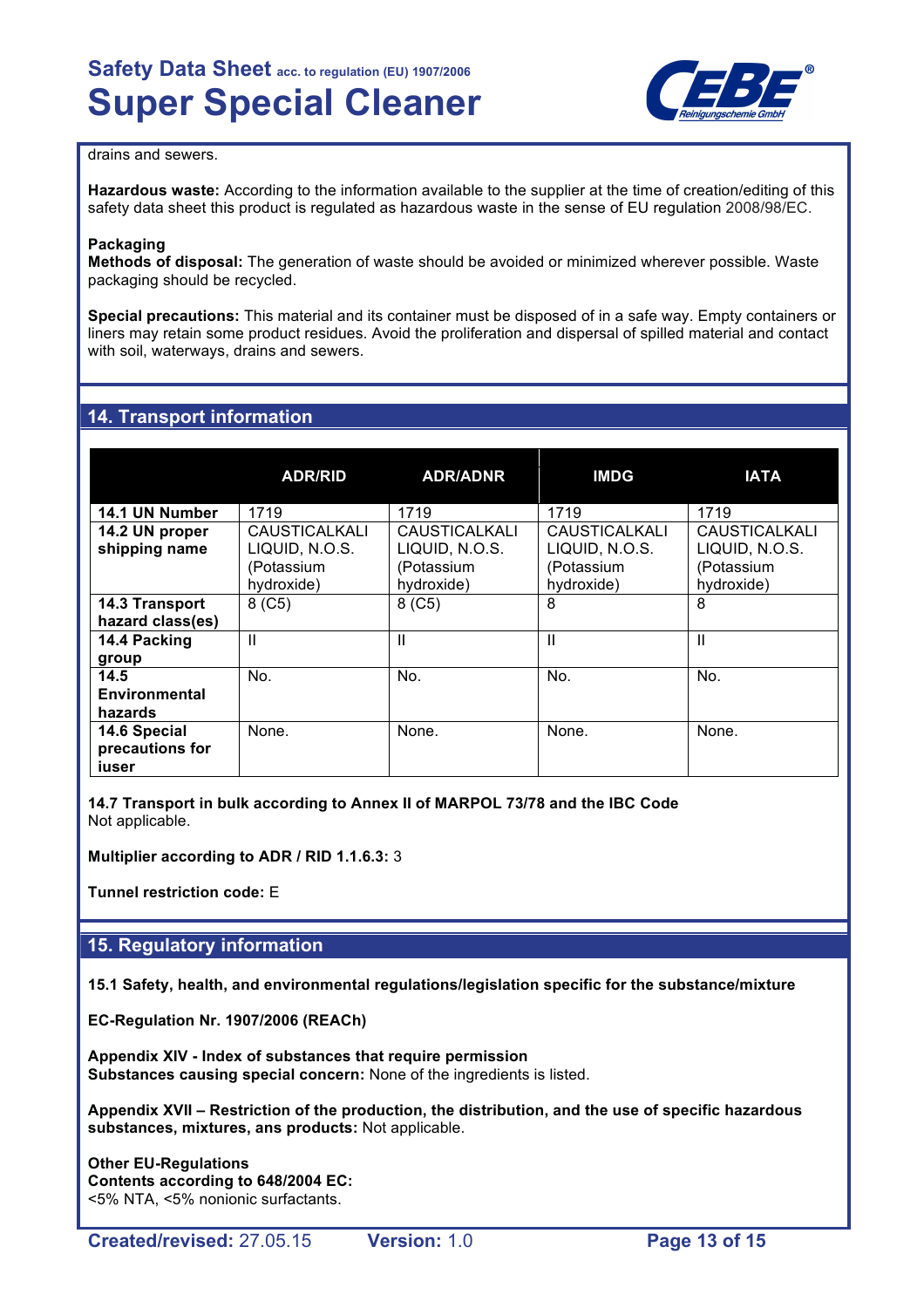

## **15.2 Chemical safety assessment** This product contains substances that still require substance assessments. **16. Other information**  $\triangleright$  Marks the information that was changed since the last version. **Abbreviations and acronyms:** ADN/ADNR = European agreement for the international transport of hazardous materials on inland waterways ADR = European agreement for the international transport of hazardous materials on roads ATE = Estimation acute toxicity BCF = Bio concentration factor CLP = Regulation concerning the classification, labeling, and packaging Verordnung über die Einstufung, Kennzeichnung und Verpackung [Regulation (EC) No. 1272/2008] CAS = Chemical Abstracts Services Number DNEL = Derived Non-Effect Level DPD = Mixture regulation [1999/45/EG] EC = Europaean Commission EG = EG-Nummer EUH-Satz = CLP-specific hazard phrase IATA = International Aviation Transport Association IBC = Intermediate Bulk Container IMDG = International Maritime Dangerous Goods Code LogPow = Logarithm base-10 of the n-octanol:water pertition coefficient MARPOL 73/78 = International agreement from 1973 for the prevention of marine pollution caused by ships in the version of the protocol from 1978. ("Marpol" = marine pollution) MAK = maximum workplace concentration PBT = Persistent, bioacuumulating, and toxic PNEC = Predicted No-Effect Concentration REACH = Regultion concerning the Registration, Evauation, Approval and Restriction of Chemical Substances [Regulation (EC) No. 1907/2006] RID = Regulation for the transport of hazardous goods by railway REACH # = REACH Registration number vPvB = very persistent and very bioaccumulating **Full text of abbreviated H statements:** H290 May be corrosive to metals. H302 Harmful if swallowed. H312 Harmful in contact with skin. H314 Causes severe skin burns and eye damage. H315 Causes skin irritation. H318 Causes serious eye damage. H319 Causes serious eye irritation. H332 Harmful if inhaled. H335 May cause respiratory irritation. H351 Suspected of causing cancer. **Full text of classifications [CLP / GHS]** Acute Tox. 4 = ACUTE TOXICITY: Oral, Dermal, Inhalation - Category 4 Carc. 2 = CARCINOGEN - Category 2 Eye Dam. 1 = SERIOUS EYE DAMAGE / EYE IRRITATION - Category 1

**Created/revised:** 27.05.15 **Version:** 1.0 **Page 14 of 15**

Eye Irrit. 2 = SERIOUS EYE DAMAGE / EYE IRRITATION - Category 2 Met. Corr. 1 = corrosive to metals, substances or mixtures - Category 1 Skin Corr. 1A = CORROSION / IRRITATION SKIN - Category 1A